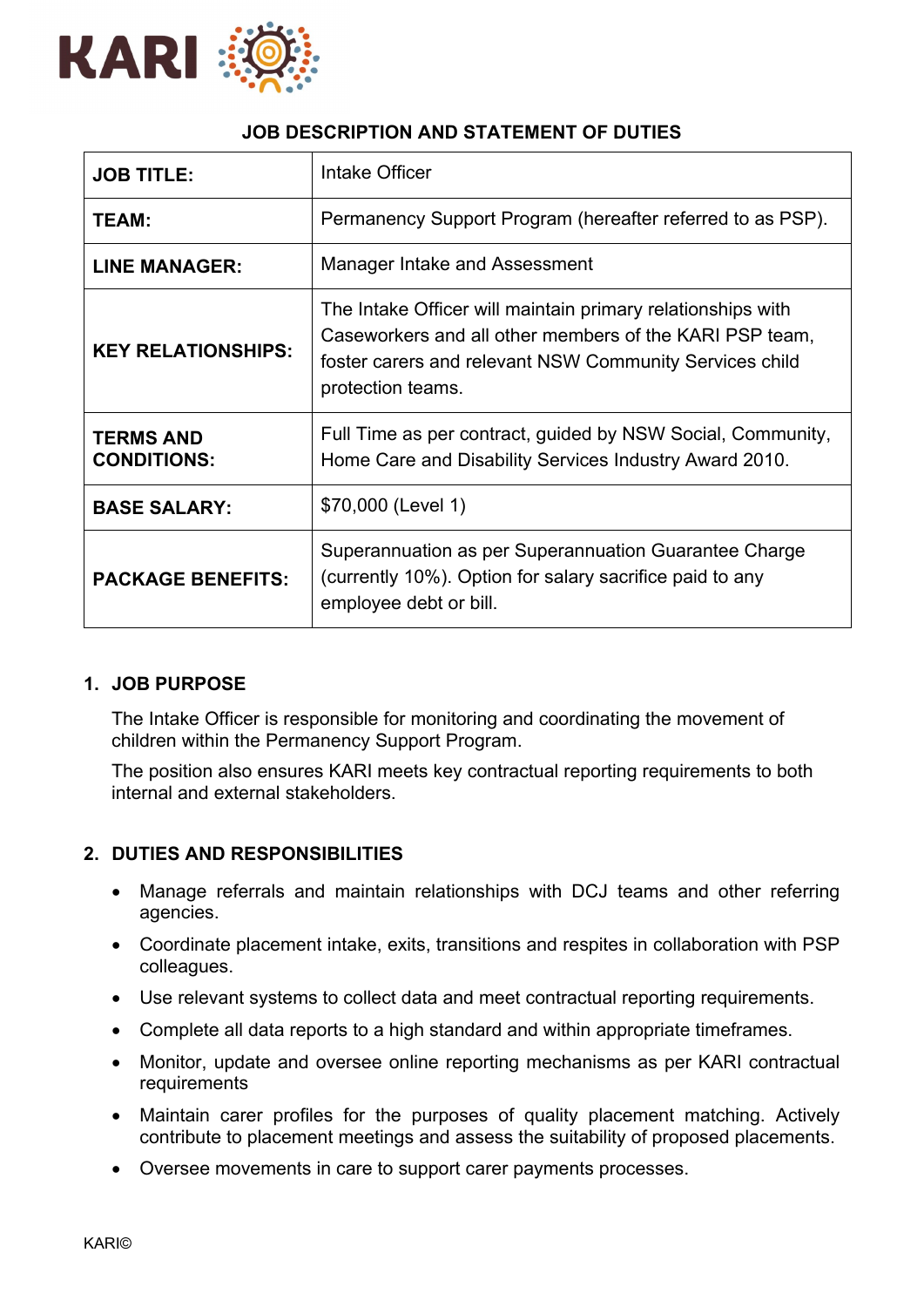

- Maintain regular, effective and meaningful contact with key stakeholders.
- Positively encourage service users, carers and other agencies to provide feedback.
- Attend monthly supervision meetings with your Line Manager and complete the tasks identified at these meetings. Identify personal learning needs and give feedback on the service including the identification of gaps and areas for improvement.
- Attend any KARI meetings as requested by your Line Manager.
- Undertake and participate in regular evaluations of the service and take part in annual appraisals of staff performance and team planning days.
- Undertake specific tasks allocated by your Line Manager relating to the promotion of the service and the enhancement of the partnership between the team and key stakeholders.
- Contribute to the development and maintenance of a positive, supportive and collaborative team environment including the ongoing learning of all team members through the sharing of ideas and feedback from training.
- Advocate for KARI and Aboriginal people, children and young people in the sector.
- Other duties as directed.

### **3. ELIGIBILITY REQUIREMENTS**

- Possession of a current NSW Driver's License minimum P2.
- Ability to work flexible hours as required in response to the needs of the Permanency Support Program
- Willingness to undertake a Working with Children Check and National Police Check.

### **4. SELECTION CRITERIA**

- Tertiary Qualifications in a relevant field
- Experience working within the Community Services Sector in a voluntary or paid capacity.
- Ability to demonstrate knowledge and understanding of the issues affecting Aboriginal communities, families and children.
- Good time management skills.
- Good communication skills and ability to work as part of an PSP team.
- Strong analytical thinker with exceptional attention to detail.
- Understanding of Confidentiality and adherence to relevant principles.
- Experience of working in or with an Aboriginal community.
- Strong Excel skills and experience managing databases.
- Good computer skills with knowledge of the Microsoft Office package of tools, Outlook and capacity to navigate the internet for work purposes.